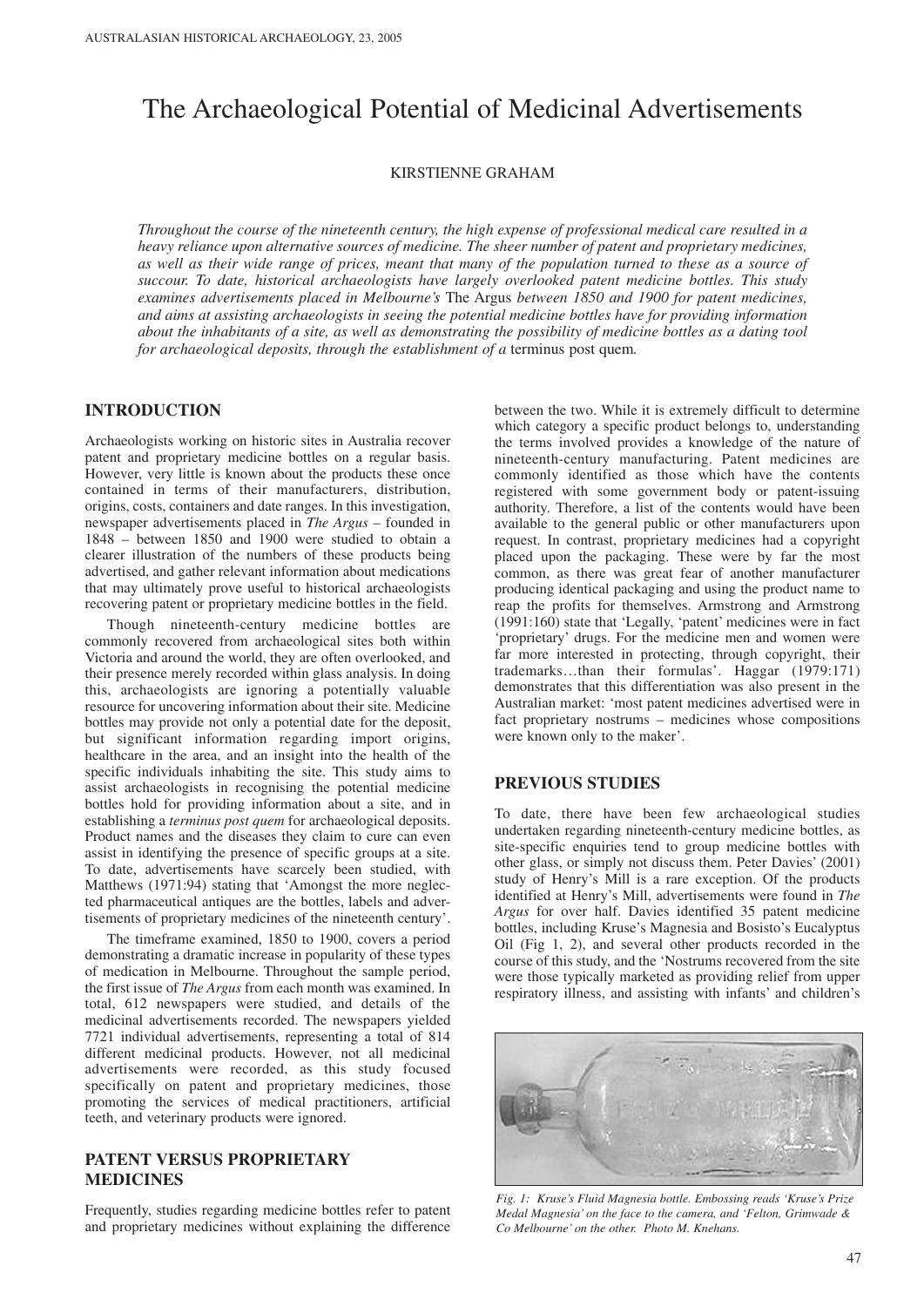

*Fig. 2: Bosisto's Eucalyptus Oil bottle. Embossing reads 'J Bosisto Richmond'. Photo M. Knehans.*

ailments' (Davies 2001:70). In contrast, Bonasera and Rayner's paper (2001) examines patent medicine bottles recovered from the urban slum of Five Points in New York. This study is especially significant as, once excavation was completed, newspaper advertisements were used to create a list of the diseases various products claimed to cure in an attempt to understand health problems at the site (Bonasera and Rayner 2001:50–51). Very few of the products identified at Five Points were found advertised in *The Argus*, most likely due to a relatively small number of American products achieving popularity in the Melbourne market.

While archaeological studies have been extremely limited to date, patent and proprietary medicines have been more extensively studied within other disciplines. Numerous books exist aimed at bottle collectors, such as Ken Arnold's work (1988) and Richard Fike's (1987) detailed study, which includes numerous details of manufacturers and their locations. Studies regarding the uses of the products have been undertaken by historians, such as Lynette Finch's (1998, 1999) examination of patent medicines used on infants, and Brown's paper (1976) on medicines advertised in eighteenth-century Bath newspapers. Bill Hunt's Index (1995) is useful in terms of identifying embossed bottles, combining details from thirty-eight publications and creating a searchable on-line source.

#### **NINETEENTH-CENTURY MELBOURNE**

Disease was rife in nineteenth-century Melbourne, thanks to open sewers, bad drinking water, and a constantly increasing population: 'When gold was discovered in 1851, the total population of Melbourne was only twenty-nine thousand; in 1852, almost a hundred thousand immigrants arrived. Considerable sanitary problems quickly developed' (Lewis 2003:55). Clean water was finally supplied through the completion of the Yan Yean scheme in 1857 (Dingle and Doyle 2003), but Melbourne remained without a sewerage system until 1897, resulting in high deaths from 'filth diseases' and the continued use of cesspits (Lewis and Macleod 1987). Despite an increasing knowledge of disease causation, Melbourne suffered numerous epidemics of smallpox, influenza, measles, scarlet fever, cholera, typhoid and diphtheria. Hospital conditions were appalling, and patients with infectious diseases were 'quickly sent home so that they would not infect other inmates' (Swain 1985:94). Doctors were a luxury few could afford. Friendly Societies would cover this, but were an added expense that only the well paid among the working classes could afford (Pensabene 1980). Thus, alternative medical care – the chemist, unlicensed practitioners, or patent medicines – was heavily utilised.

The discovery of gold in Victoria resulted in rising wages as employers attempted to keep staff in Melbourne. Anthony Trollope stated in 1872 that 'In Melbourne the wages of artisans and mechanics generally are 10*s.* a day … Gardeners receive from 50*s*. to 60*s*. a week, and common labourers about 36*s*. a week' (Trollope 1967:387). Australia's prosperity, maintained by gold, wool and meat sales (Jackson 1977), was to continue until the depression of 1891 when benevolent societies, such as St Vincent de Paul and the Salvation Army, were overwhelmed by the numbers of people seeking assistance (Swain 1985:91–2). Despite the depression, the number of advertisements for medicinal products increased dramatically. This growth in advertising was possibly caused by continuing levels of disease, and the knowledge that fewer people were able to afford a doctor, relying instead upon the 'cheapest and simplest form of medical care' (Pensabene 1980:13) – patent and proprietary medicines.

Advertising was a growth industry in the nineteenth century, no doubt assisted by rising literacy rates. Newspapers relied upon it for their income, and many – including *The Argus* – appear to have contained more pages of advertisements than news. A multitude of techniques were used to promote products: poetic works about the product, advertisement repetition, and artificial news. In this last case, simulated headlines were used, and it was only once the bulk of the advertisement was read that it could be recognised as anything other than news. Carroll (1975:9) notes several examples of this technique, including "A Beautiful Young Girl Strangled' would be followed in small print by 'a cry of admiration when she saw our new blouses". To assist the consumer, newspapers divided the advertisements into categories. *The Argus* had a wide range of specific columns, including sales by auction, employment, dress and fashion, shipping informa-tion, entertainment, new publications, mining information, livestock, and, of course, medicines. The cost of advertisements varied by the number of issues the information was to appear in and the number of words in the advertisement, as demonstrated in Table 1.

**Table 1: Cost of advertising in** *The Argus* **between 1895 and 1900. Source:** *The Argus***.**

|                       | 1 insertion | $(1$ week) | 6 insertions 26 insertions<br>$(1$ month) |  |
|-----------------------|-------------|------------|-------------------------------------------|--|
| 16 words              | 1s.         | 5s.        | £1                                        |  |
| 24 words              | $2s$ .      | $10s$ .    | £ 16s, 6d.                                |  |
| $1/2$ inch (40 words) | 3s.         | 16s.       | £2 18s.                                   |  |
| 1 inch (80 words)     | 5s.         | £17s.      | £4 17s, 6d.                               |  |
| 2 inches              | $10s$ .     | $f2$ 14s.  | £9 15s.                                   |  |

# **QUANTIFICATION OF MATERIAL**

Within the 7721 advertisements recorded during this study, approximately 814 individual products were identified. The actual number of products is difficult to calculate due to slight alterations in product names over time. The vast majority of products were advertised in fewer than ten of the newspaper issues examined, with 328 products advertised only once. Overall, 667 products –  $82.\overline{5}$  per cent of the total – were advertised fewer than ten times. However, this only accounts for eight per cent of recorded advertisements, indicating that the majority of advertisements promoted a fairly small number of products. 44.25 per cent of advertisements were for a mere seventeen products, each of which was advertised over 100 times. Many of these were popular worldwide, with fifteen imported from Great Britain, and the remaining two manufactured locally. Eleven of these were advertised in 1900, indicating that their popularity likely continued into the twentieth century. Several were recorded in *Secret Remedies and More Secret Remedies* (Mullett 1919) and Beale's report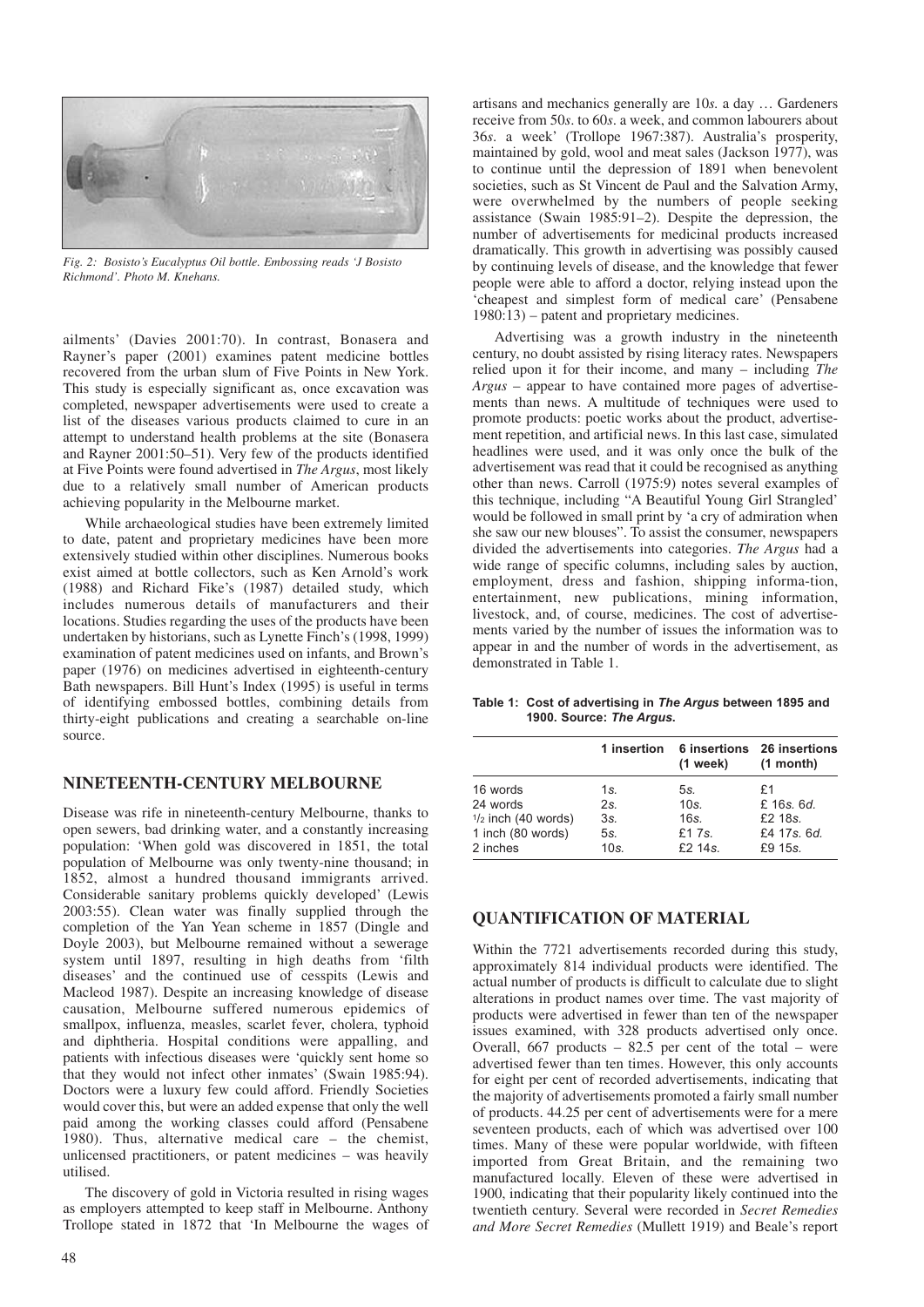**Table 2: The seventeen most advertised medicinal products from the sample newspapers.**

| <b>Product</b>                     | Date first advertised | Date last advertised | Total advertisements Place of origin |                       |
|------------------------------------|-----------------------|----------------------|--------------------------------------|-----------------------|
| Arnold's Balsam of Horehound       | 1 September 1873      | 1 November 1900      | 127                                  | Melbourne             |
| Beecham's Pills                    | 1 January 1885        | 1 October 1900       | 417                                  | St Helen's, Lancaster |
| Clarke's B41 Pills                 | 1 June 1891           | 1 December 1900      | 109                                  | Lincoln               |
| Clarke's World Famed Blood Mixture | 1 July 1873           | 1 November 1900      | 178                                  | Lincoln               |
| Cockle's Antibilious Pills         | 1 November 1865       | 1 April 1885         | 708                                  | London                |
| Dinneford's Fluid Magnesia         | 1 August 1861         | 1 December 1883      | 139                                  | London                |
| Floriline                          | 1 November 1871       | 1 June 1900          | 107                                  | London                |
| Freeman's Chlorodyne               | 1 May 1866            | 1 October 1900       | 257                                  | London                |
| Hearne's Bronchitis Cure           | 1 August 1892         | 1 December 1900      | 104                                  | Geelong               |
| Holloway's Pills and Ointment      | 1 January 1850        | 1 November 1900      | 277                                  | London                |
| Lockyer's Sulphur Hair Restorer    | 1 March 1884          | 1 December 1899      | 137                                  | London                |
| Mexican Hair Renewer               | 1 August 1873         | 1 November 1900      | 152                                  | London                |
| Norton's Camomile Pills            | 1 January 1864        | 1 February 1896      | 148                                  | England               |
| Powell's Balsam of Aniseed         | 1 May 1860            | 1 August 1900        | 209                                  | London                |
| Sulpholine Lotion                  | 1 January 1881        | 1 November 1899      | 138                                  | London                |
| Mrs Winslow's Soothing Syrup       | 1 February 1871       | 1 December 1900      | 107                                  | London and New York   |
| Page Woodcock's Wind Pills         | 1 November 1877       | 1 December 1885      | 103                                  | St Faith's, Norwich   |

to the Royal Commission (1907), corroborating this. These products are listed in Table 2.

A much larger number of products were recorded than were expected, due to the emphasis in previous studies on the significance of repeat advertising. However, the results from *The Argus* largely contradict this, with the vast majority of products advertised fewer than ten times. It must be recognised that newspapers were by no means the only form of advertising in nineteenth-century Australia. Posters, billboards, almanacs, and handbills, in addition to Melbourne's numerous newspapers, were no doubt employed in Australia as effectively as overseas. Due to these other mediums, it cannot be unequivocally stated that products disappeared from the market following their final advertisement in *The Argus*.

# **AILMENTS**

To better understand the ailments and illnesses the advertised products were claiming to cure, a total of thirty-four categories were created. Products claiming to cure illnesses from a number of categories were classed as cure-alls, while those that gave no information as to their medical properties were classed 'unknown', as demonstrated in Table 3.

**Table 3: Ailment categories and the number of products within each category.**

| Category              | <b>Products</b> | Category             | <b>Products</b> |
|-----------------------|-----------------|----------------------|-----------------|
| <b>Blood purifier</b> | 19              | Headache             | 6               |
| Cancers               | 7               | Infants and children | 19              |
| Chilblains            | 5               | Joints and muscles   | 37              |
| Chiropodic            | 1               | Liver                | 10              |
| Chronic diseases      | 29              | Male complaints      | 2               |
| Coughs and colds      | 24              | Nerve problems       | 17              |
| Cure-alls             | 92              | Nervous problems     | 20              |
| Deafness              | 2               | Ophthalmological     | 15              |
| Dental                | 26              | Pain killers         | 4               |
| <b>Diabetes</b>       | 8               | Respiratory          | 64              |
| Disinfectant          | 6               | Restorative          | 4               |
| Drunkenness           | 6               | Skin diseases        | 15              |
| Female complaints     | 26              | Snake bite           | 6               |
| Food                  | 16              | Urinary/kidney       | 7               |
| Gastrointestinal      | 92              | Weight problems      | 9               |
| Haemorrhoids          | 8               | Wounds, sores etc    | 11              |
| Hair and beauty       | 102             | Unknown              | 66              |

The individual category featuring the most products was hair

and beauty, which included products claiming to grow, remove or style hair, and remove blemishes, freckles, and insect bites. A large number of products intended for gastrointestinal ailments were also recorded, claiming to cure such problems as dysentery, cholera, diarrhoea, indigestion, and biliousness. Though cure-alls featured a similar number of products, the number of advertisements placed was far higher. One third of all advertisements were for cure-alls, compared to 12.5 per cent of advertisements for hair and beauty products, and 11.5 per cent for gastro-intestinal products. Ninety-one products were recorded claiming to cure coughs, colds, and respiratory ailments. This large number is to be expected given the prevalence of mining in Victoria, and Melbourne's high consumptive population, constantly replenished by immigrants 'sent out for a cure' (Swain 1985:93–4). Many cure-alls also claimed to cure respiratory ailments, thus illustrating the prevalence of such problems in nineteenth-century Melbourne.

Several other categories contain small numbers of products, considering the prevalence of such ailments at the time. Those promoting joint and muscular problems such as rheumatism, female complaints, dental problems such as toothache, and chronic diseases all contained between twentysix and thirty-seven products, relatively low numbers considering sanitary conditions in nineteenth-century Melbourne, working conditions, and the poor gynaecological care available. However, as advertisements for dental practitioners and artificial teeth were not recorded in this investigation, the number of products intended for use with dental problems is likely to appear significantly lower than it truly was at the time.

Medications specifically related to female complaints, and infants and children can be of particular use to archaeologists. The recovery of containers for products such as Mrs Winslow's Soothing Syrup clearly indicates the presence of children at a site, given their intended use on infants with teething problems, often with tragic results – as discussed by Finch (1999). Similarly, the recovery of such products as Widow Welch's Female Pills illustrates the presence of women at sites. The large number of products intended for use by specific groups within the nineteenth-century population can potentially assist archaeologists in not only determining the medical health of a site's inhabitants, but in recognising the presence of these groups at the site.

A number of influences – including improving medical advances, prevalent diseases, and epidemics at the time of advertising – had an impact on the types of ailments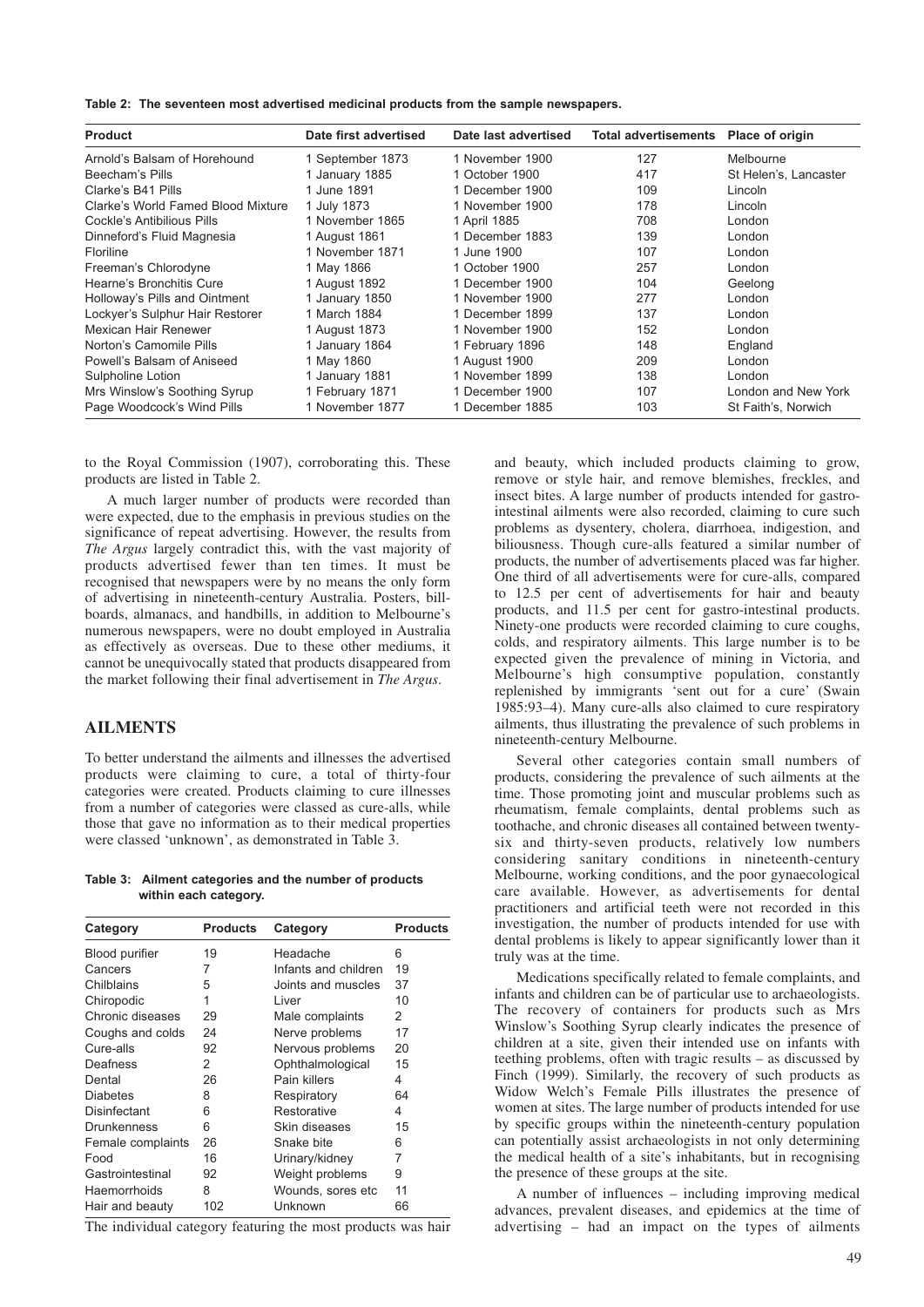medications claimed they could cure. One example of this occurred during the 1880s. Pasteur and colleagues first postulated germ theory in 1878–1879 (Porter 1997), and the 'germ revolution' gradually occurred through the 1880s. The first recorded product advertising assistance in killing germs and bacteria – Germicide – was advertised in May 1880, an apparently hasty creation and promotion. Radam's Microbe Killer, a Texas-based company with a Melbourne branch, also played on public fears of germs and bacteria. Similar events occurred in 1900, following the outbreak of bubonic plague in Australia – products such as Quibell's Disinfectants and Little's Phenyle Disinfectants emerged, claiming to cure plague and kill the germs that caused it.

Clearly, there was some change over time in regards to the ailments medications claimed to cure. Diseases were added as they became prevalent within the community and around the world. Gastro-intestinal products were common, as were those dealing with hair and beauty, thereby dealing directly with the vanities, as well as the diseases, of the Victorian age. Cure-alls were common, and it appears that nineteenth-century Melbournians wanted a single medication at hand to cure almost any health problem that might occur.

# **COST**

The cost of patent medicines advertised in *The Argus* is significant, as this can provide archaeologists with an impression of the amount a site's inhabitants were willing to spend on medication. Cost was not always advertised, with only 39.35 per cent of advertisements listing a price. Prices varied dramatically, ranging from one penny for a packet of Up to Date Hairwash, to £10 for a case of The Invigorator. On average, prices were reasonable, and appear to have generally ranged between 1*s.* 11/2*d.* and 2*s.* 9*d.*, with prices rising according to the size of the container purchased. There does not appear to have been any significant distinction between locally made and imported products, whether from overseas or other Australasian colonies. The prices of the products recorded are listed in Table 4. Given the average weekly wage in Melbourne during the 1870s, as stated by Anthony Trollope, the cost of many medicines would likely have been relatively insignificant. These high wage levels are corroborated by P.G. Macarthy, who states that 'In the 'seventies and 'eighties, railway workers, itinerant pastoral workers and miners were paid 7*s*. or 8*s*. a day, and strong 'pack and shovel men' probably even more … nearly twice as much as…in Britain' (Macarthy 1970:57). However, this did not last, with the 1890s depression causing unemployment of 28.3 per cent in Victoria in 1893 (Macarthy 1970).

The cost of patent and proprietary medications in Australia appears to have been fairly low, considering that large numbers of products were imported. A number of advertisements stated that the product sold for the same price in England and Australia, and many prices appear to be similar to those of later eighteenth-century Britain (Brown 1976). Product price may have been affected by how the product was imported – patent medicines may have been imported into Australia already in bottles with paper labels affixed, but it seems far more likely that many products arrived in vats or kegs and were decanted into bottles. Phillips (1978:78) corroborates this: 'Many of these remedies came from the United States. They were imported in drums, and bottled in Australia'.

During the examinations of patent and proprietary medicines undertaken during the early twentieth century, one concern appears to have been the cost of medications compared to the cost of their ingredients, and thus the profit being made by manufacturers. Kearsley's Widow Welch's

| Table 4: Number of products sold at each advertised cost |
|----------------------------------------------------------|
| level.                                                   |

| <b>Amount</b> | Number of<br>products | <b>Amount</b>            | Number of<br>products |
|---------------|-----------------------|--------------------------|-----------------------|
| 1d.           | 1                     | 8s.                      | 1                     |
| 6d.           | 10                    | 9s.                      | $\overline{2}$        |
| 9d.           | 2                     | 10s.                     | 9                     |
| 1s.           | 50                    | 10s.6d.                  | 11                    |
| 1s. $11/2d$ . | 35                    | 11s.                     | 19                    |
| 1s.3d.        | $\overline{4}$        | 12s.                     | $\overline{2}$        |
| 1s.6d.        | 36                    | 12s.6d.                  | 3                     |
| 1s.9d.        | 3                     | 14s. 6d.                 | 1                     |
| 2s.           | 38                    | 15s.                     | $\overline{2}$        |
| 2s.3d.        | 4                     | 15s. 3d.                 | $\overline{2}$        |
| 2s.4d.        | 1                     | 15s.6d.                  | $\mathbf{1}$          |
| 2s. 6d.       | 100                   | 18s.                     | 1                     |
| 2s. 7d.       | 1                     | $20s.$ (£1)              | 4                     |
| 2s. 9d.       | 40                    | 21s. (£1 1s., 1 guinea)  | 4                     |
| 3s.           | 21                    | 22s. (£1 2s.)            | 3                     |
| 3s.6d.        | 48                    | 23s. 6d (£1 3s. 6d.)     | 1                     |
| 3s.9d.        | $\mathbf{1}$          | 25s. (£1 5s.)            | 1                     |
| $4s$ .        | 16                    | 27s. 6d (£1 7s. 6d.)     | 1                     |
| 4s.6d.        | 49                    | 30s. (£1 10s.)           | 2                     |
| 5s.           | 41                    | 33s. (£1 13s.)           | 2                     |
| 5s. 6d.       | $\overline{7}$        | 35s. (£1 15s.)           | 1                     |
| 5s. 10d.      | 1                     | 36s. (£1 16s.)           | 6                     |
| 6s.           | 11                    | 42s. (£2 2s., 2 guineas) | 2                     |
| 6s.6d.        | 4                     | £4 4s. (4 guineas)       | 1                     |
| 7s.           | 2                     | £5                       | $\overline{2}$        |
| 7s. 6d.       | 5                     | £10                      | 1                     |

Pills, sold at 1*s*. 1<sup>1</sup>/2*d*. for twenty pills, contained mostly sulphate of iron, and cost one-twentieth of a penny per box to make. Mexican Hair Renewer sold at 3*s*. 6*d*. for eight fluid ounces, but cost only tuppence to manufacture, being 80 per cent rose water (Mullett 1919). Addictive contents were also a concern. Beale found that Ayer's Sarsaparilla was 'white spirits flavoured with a non-medicinal herb' (Beale 1907: 177). Likewise, Jameson (1961: 193) states that Hostetter's Stomach Bitters contained between 25 and 37 per cent alcohol, and was served in saloons in Alaska – then a dry state. Many patent medicines contained opium, chlorodyne, or cocaine, and most cures for drunkenness consisted largely of alcohol. Hodgson (2001) recorded over 300 containing opium, though this is likely to be enormously short due to loss of records, data, and so on.

The price of medications appears to have been generally low, and fairly comparable with prices in eighteenth-century



*Fig. 3: Freeman's Original Chlorodyne. Green glass, roughly 9.2cm in length, with paper label. Embossed elephant on base, as pictured on label. Photo M. Knehans.*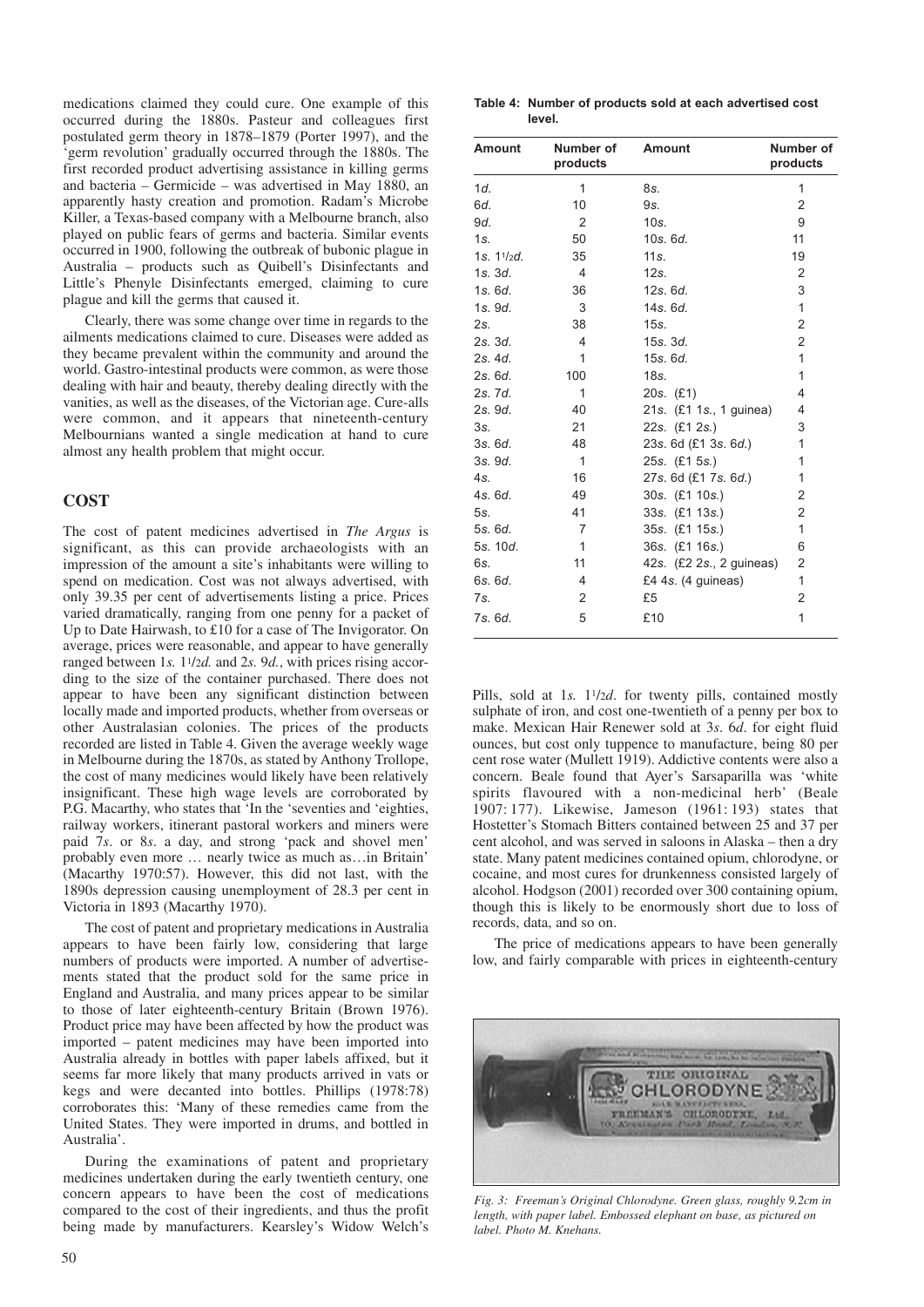England (Brown 1976). While product cost does provide archaeologists with an idea of the amount the nineteenthcentury inhabitants of a site were willing or able to spend on medication, it can be problematic when package size is not indicated. *The Argus*' advertisements reflect this – 2*s*. *6d*. could buy 30 Copaiba capsules, a quart of Towl's Phosphorised Quinine Wine, half a gallon of Hop Bitters Powder, one gross of Aperient Pearl Coated Pills, or half a pint of Dr de Jongh's Light Brown Cod Liver Oil.

# **DATE RANGES**

Within the data accumulated in the course of this investigation, several types of date ranges appear to be present. Some products were advertised over lengthy periods, but with a small number of advertisements, such as Ayer's Cathartic Pills – advertised only eight times between February 1861 and July 1886. Other products had a long range and were advertised frequently, such as Cockle's Antibilious Pills, advertised 708 times between November 1865 and April 1885. In contrast, some products had a short range within the sample period and were advertised a small number of times, such as those advertised only once. Others appear to have had a short range and a high number of advertisements, such as Dr Allen's Mexican Walnut Hair Stain, advertised 88 times in less than two years.

Those products advertised over a long period of time were clearly popular, but it does not follow that those products advertised a small number of times were short lived. They may have been more extensively advertised in other newspapers, or the manufacturers may have utilised other advertising techniques as a means of promoting their product. While the date ranges obtained through this study must not be taken as the dates when a product first and last appeared on the Melbourne market, they can be used to establish a *terminus post quem* for the deposit in which the artefact was recovered. To date, it does not appear that medicine bottles have been seen as a tool for dating archaeological deposits, despite their potential.

# **ORIGINS**

Patent and proprietary medicines advertised in *The Argus* were imported to Melbourne from companies based in Europe, North America, and Australasia. Interestingly, it appears that only products manufactured in the eastern colonies of Australia were advertised in *The Argus*. Products were imported to Melbourne from various parts of Victoria, New South Wales, Queensland, and Tasmania, with no indication of products from South Australia or Western Australia. In addition, one product was imported from New Zealand. 2867 advertisements listed a country of origin, just over 37 per cent of the total. Of these, 842 were for products with an Australian-based manufacturer.

The overwhelming majority of imported products were British. Many companies were based in London, though there were some significant products imported from the Midlands and the North, as well as one from Scotland. Elsewhere in Europe, products were imported from France, Germany, Norway, and Switzerland. Several significant medicines were manufactured in the United States, specifically Jayne's products, Ayer's products, and Hostetter's Stomach Bitters. The majority of American imports were manufactured on the Atlantic coast, in New York, Boston, Philadelphia, and Lowell, Massachusetts. A limited number of products were imported from elsewhere in the United States, including Chicago, Austin and San Francisco. One product was

imported from Trinidad in the Caribbean. Somewhat surprisingly, few products appear to have come from other British colonies. A mere 14 products were from Australian colonies other than Victoria, and only one product was listed with a New Zealand origin. However, it is plausible that products were imported from other colonies such as Canada, South Africa, the South Pacific, and India, but that their place of origin could not be identified.

Within Australia, medicines were imported from the major Eastern cities – Sydney, Brisbane, Launceston, and Hobart. A number of products came from regional centres, including Geelong, Ballarat, Cobden, and Gladstone in Queensland. It is likely that medicinal products were imported to Melbourne from numerous other Australian locations, as 63.25 per cent of the advertisements recorded did not list a manufacturer or place of origin. While a larger number of advertisements including a place of origin were for internationally manufactured products, more products overall were manufactured in Australia, and specifically in Melbourne. This apparent prevalence of locally-made products may prove useful to archaeologists. Given that, based on the advertisements, Melbourne products were dominant, the recovery of a deposit containing only containers from imported medications may indicate that a new migrant population was present at the site – one that did not know the local products, and instead relied upon what they had known prior to migration.

A number of products may have deceptive origins, as some international companies would sell the bottles and product formulation to local manufacturers. The product would then be manufactured in Australia, and sold in the bottles supplied. Haines (1988:107) states that 'Many proprietors advertised their remedies, cautioned against counterfeits – not genuine without the signature on the wrapping or label – then sold the wrappings and labels to chemists who themselves prepared the compound'. The information in *The Argus* indicates that this was happening in Melbourne, with products such as Baron von Liebig's Food stating that they were manufactured in Melbourne on behalf of the proprietor. Some nostrums, such as Radam's Microbe Killer and Warner's Safe Cure, were created in America with company divisions in Melbourne manufacturing local stock. The Melbourne branch of Warner's Safe Cure was active from 1887 until 1915 (Fike 1987:107). Locally manufactured products were also sold overseas. Fike (1987) recorded several products with Australian origins, including Kruse's Fluid Magnesia and Bosisto's Eucalyptus Oil (see Figures 1 and 2).

Overall, a place of origin was identified for 426 of the products recorded. Interestingly, given the international nature of the patent medicine industry, 207 of these products were manufactured in Melbourne, 48.5 per cent of the products with a determined location. This seems to indicate that local products were of vast importance in nineteenth-century Melbourne, possibly because they were more consistently available. Given the emphasis placed on British and American products in previous studies of patent and proprietary medicines, it was wholly unexpected to find that almost 55 per cent of those products for which a place of origin could be established were from Australia and New Zealand.

Many more products than anticipated appear to have originated locally, whether manufactured by locally based companies, or Melbourne divisions of international brands. As discussed previously, studies of advertisements in other Australasian colonies may help to determine whether Melbourne-based products were popular in general, or whether there was simply market domination by local products. Given the high proportion of products for which a place of origin could not be established, it is possible that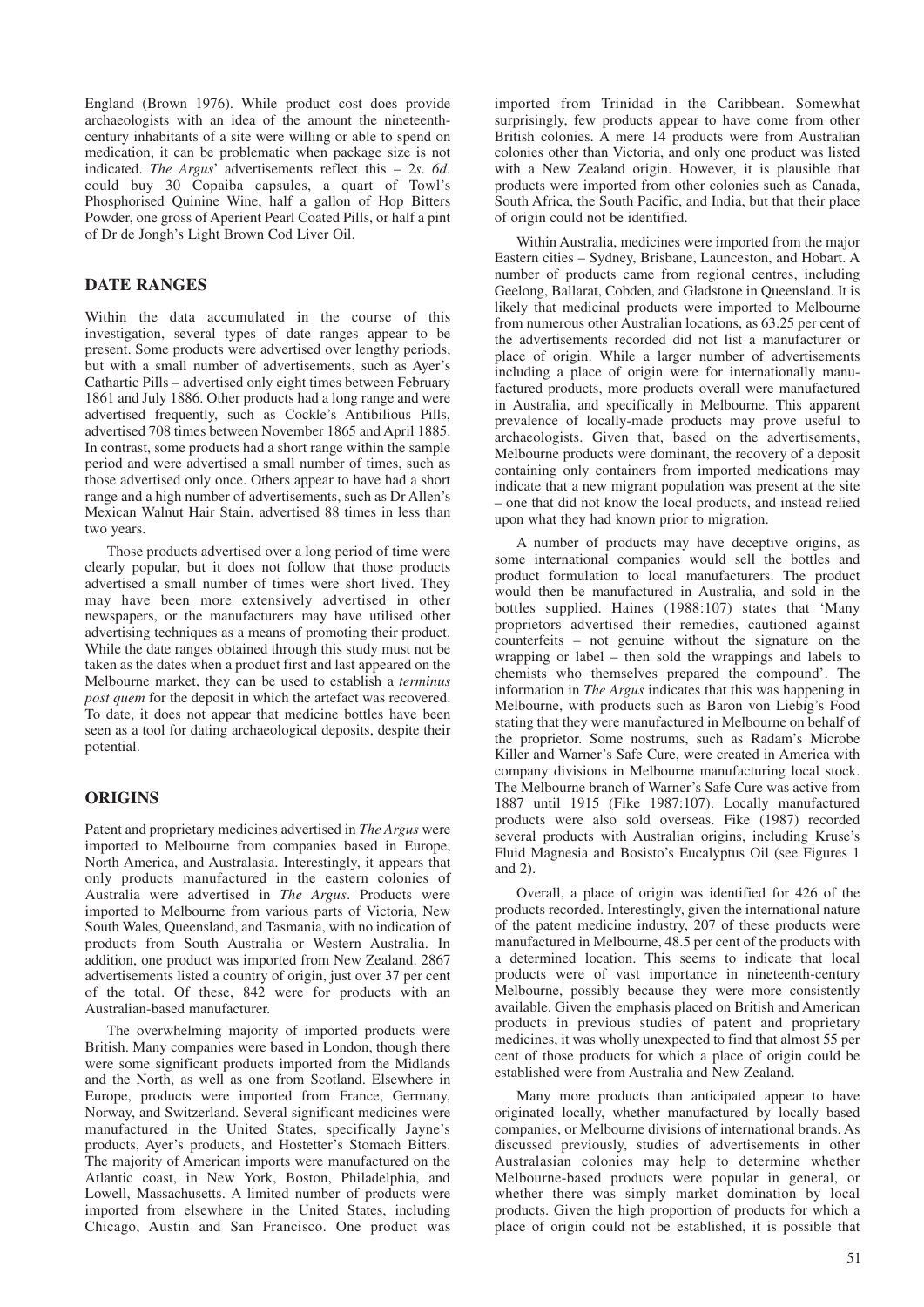many more products were imported, but this cannot be seen due to the advertisement not listing the manufacturer's details.

# **LACK OF ARCHAEOLOGICAL EVIDENCE**

Given the number of products recorded during this investigation, and the number of advertisements present in nineteenth-century newspapers, evidence for these products archaeologically to date seems scant, though the large number of artefacts recovered at Henry's Mill (Davies 2001, 2002) would seem to indicate that many bottles did enter the archaeological record. Thousands of patent medicines existed, and were in common use worldwide throughout the nineteenth and early twentieth centuries, and yet most of these products are not present in the archaeological record. One significant reason for this is the removal of intact bottles by fossickers and collectors, though the collections may still be viewed by archaeologists (Bagshaw 2001). This removal of intact specimens leaves archaeologists with broken bottles and fragments, which are far more difficult to connect to a specific product.

Packaging is a major contributor to the apparent lack of archaeological evidence. Many products were not sold in bottles, but tins, boxes, jars, and packets. Many of these were made of cardboard or paper and are unlikely to have survived, accounting for a large proportion of the products not recovered archaeologically. Even if bottles are recovered, identifying the original product can be difficult. Many products were identified by paper labels, in fairly plain bottles with little to distinguish them from similar medications. While the bottles may still be present in the archaeological record, the labels are unlikely to have survived. Similarly, while specific types of bottles may have been used for a particular type of medication, this does not allow archaeologists to identify the actual product and, therefore, potentially establish a *terminus post quem* for the deposit.

As with all examinations of historical glass, reuse must be considered. Some manufacturers specified that the bottle remained company property and was to be returned. This may have been especially common during early years of settlement, as bottles were relatively scarce in Australia, and manufacturers would have been eager to maintain stock levels. Thus, bottles may have been removed from the site before entering the archaeological record. Bottles may also have been reused by the site's inhabitants, and altered from their original form, thus resulting in incorrect artefact classification. Similarly, recovered bottles may be wrongly classified during archaeological analysis. Some, such as Freeman's Chlorodyne (see Figure 3), may be classified as perfume bottles based on their size and colour. In the case of Freeman's Chlorodyne, the manufacturer's trademark – an elephant – is imprinted on the base of the bottle. The identification of trademarks for patent and proprietary medicines may assist in the correct classification of these bottles on a more regular basis.

Other less plausible reasons exist for an apparent archaeological absence of patent medicine bottles. It is possible that products were too expensive for the site's inhabitants, were not available locally, not discarded at the site, or that the deposit was not fully examined during excavation. All these explanations are unlikely given the regularity with which medicine bottles are recovered, in at least small quantities, the relatively low cost of these products, the frequency with which other types of bottles were discarded, and the prevalence of mail-order catalogues and newspapers (Norris 1990; Haines 1994), combined with a lack of medical practitioners in rural areas.

# **FUTURE WORK**

Clearly, a great deal of work remains to be undertaken regarding historic medicine bottles. Most publications to date are not archaeological, but intended for bottle collectors and often provide information of little use to archaeologists, such as the modern selling prices of bottles. The creation of a database of manufacturer's trademarks could assist in the identification of bottles with paper labels. Studies could also be undertaken in other Australian cities to determine whether local products were dominant elsewhere, or whether Melbourne products were foremost nationwide. Studies of other Melbourne newspapers could be undertaken to obtain a clearer picture of products available, and to determine whether some were more readily advertised in other publications. Other types of periodicals, such as journals and magazines, could also be examined, as medicinal products were often advertised in such publications. Further examination of other newspapers and historical resources will likely help to establish more clearly dates of product manufacture, thus allowing a more conclusive *terminus post quem* to be determined.

# **CONCLUSION**

To date, it appears that patent and proprietary medicines have been largely overlooked by the archaeological community, despite their potential as a dating tool and a resource to provide information about the inhabitants of the site. The majority of products with an established location were locally made, indicating that many inhabitants of nineteenth-century Melbourne may have preferred locally-manufactured medications, perhaps due to a steadier supply, ready availability, or lower costs.

Archaeologically, this study provides a benchmark for the potential dating of recovered artefacts. The products originally held in medicine bottles can often be identified, whether by the embossing or a distinctive bottle shape. As a result, this investigation may allow a date range to be established for deposits, thus helping archaeologists to establish a *terminus post quem*, and obtain a clearer picture of the occupation of the site. This study may also assist archaeologists in gaining a more thorough perspective of a site's inhabitants, by identifying the amounts spent on medication, potential illnesses of the occupants, and the presence of specific groups, such as women, children, and new migrants. While production periods and advertising dates are not necessarily identical, this study can still provide details of periods during which specific products were available, something that can likely be more thoroughly clarified through further studies in this field.

It is hoped that this work will prove useful to historical archaeologists working in Victoria, and elsewhere in Australia, providing them with a new way, perhaps, of dating archaeological deposits to at least a specific date range. Patent and proprietary medicine bottles have the potential to be of enormous use in providing information about the past, and appear to have been generally overlooked thus far. Information can be obtained regarding the inhabitants of the site, the illnesses they may have suffered, and the amount people were willing to spend on these medications, all of which can provide a human face for archaeological sites.

# **ACKNOWLEDGEMENTS**

I wish to express my thanks to Dr Peter Davies for his invaluable assistance in the completion of this project, Michelle Knehans for allowing me to use her photographs, and Megan Otter for reading earlier drafts of this paper.